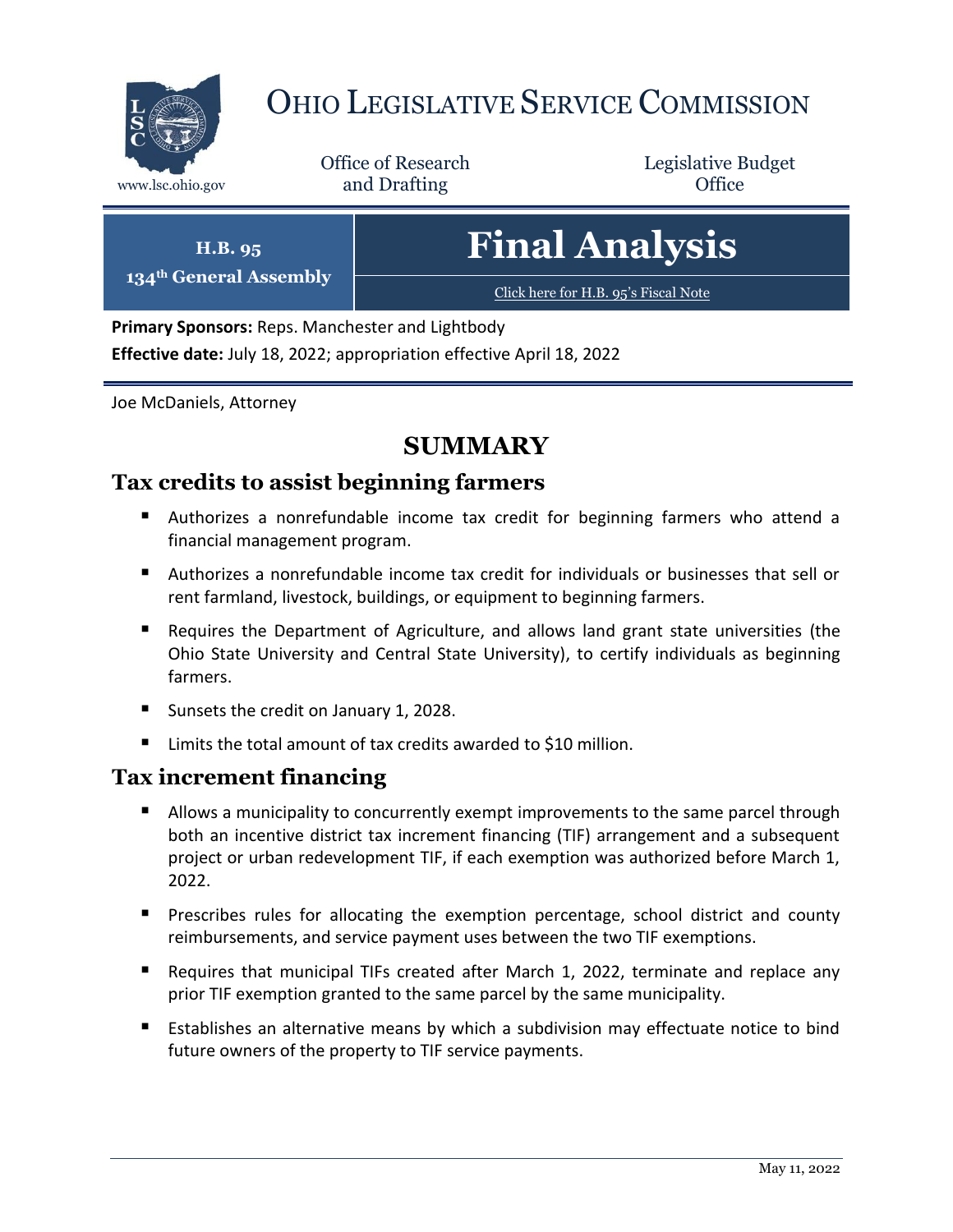# **Property tax abatement**

 Provides a temporary period for a municipal corporation that acquired property from the state in 2020 to apply for abatement of unpaid taxes, penalties, and interest.

# **Motor vehicle show sales**

 Generally expands the types of trucks that may be sold at certain motor vehicle shows to include motor vehicles that have a gross vehicle weight rating of 6,800 pounds or more.

# **Federal school lunch appropriation**

 Appropriates \$338 million of federal funds in FY 2022 for the federal school lunch program.

# **DETAILED ANALYSIS**

# **Tax credits to assist beginning farmers**

The act authorizes two income tax credits: one for beginning farmers who attend a financial management program and another for individuals or businesses that sell or rent farmland, livestock, buildings, or equipment to beginning farmers.

### **Beginning farmers**

Before either credit may apply, an individual must first obtain certification as a beginning farmer. A beginning farmer is an individual who meets all of the following eligibility criteria:

- 1. Intends to farm in Ohio, or has been farming in Ohio for less than ten years;
- 2. Has a household net worth of less than \$800,000, adjusted annually for inflation beginning in 2022;
- 3. Provides the majority of the day-to-day labor for and management of the farm;
- 4. Has adequate farming experience or demonstrates adequate knowledge about farming;
- 5. Submits projected earnings statements and demonstrates a profit potential;
- 6. Demonstrates that farming will be a significant source of the individual's income;
- 7. Participates in a financial management program approved by the Department of Agriculture; and
- 8. Meets other requirements, which may be set by the Department of Agriculture.

There are two ways for an individual to be certified as a beginning farmer. The first is to apply to the Director of Agriculture or a state university that is designated as a land grant institution under federal law (i.e., the Ohio State University or Central State University) and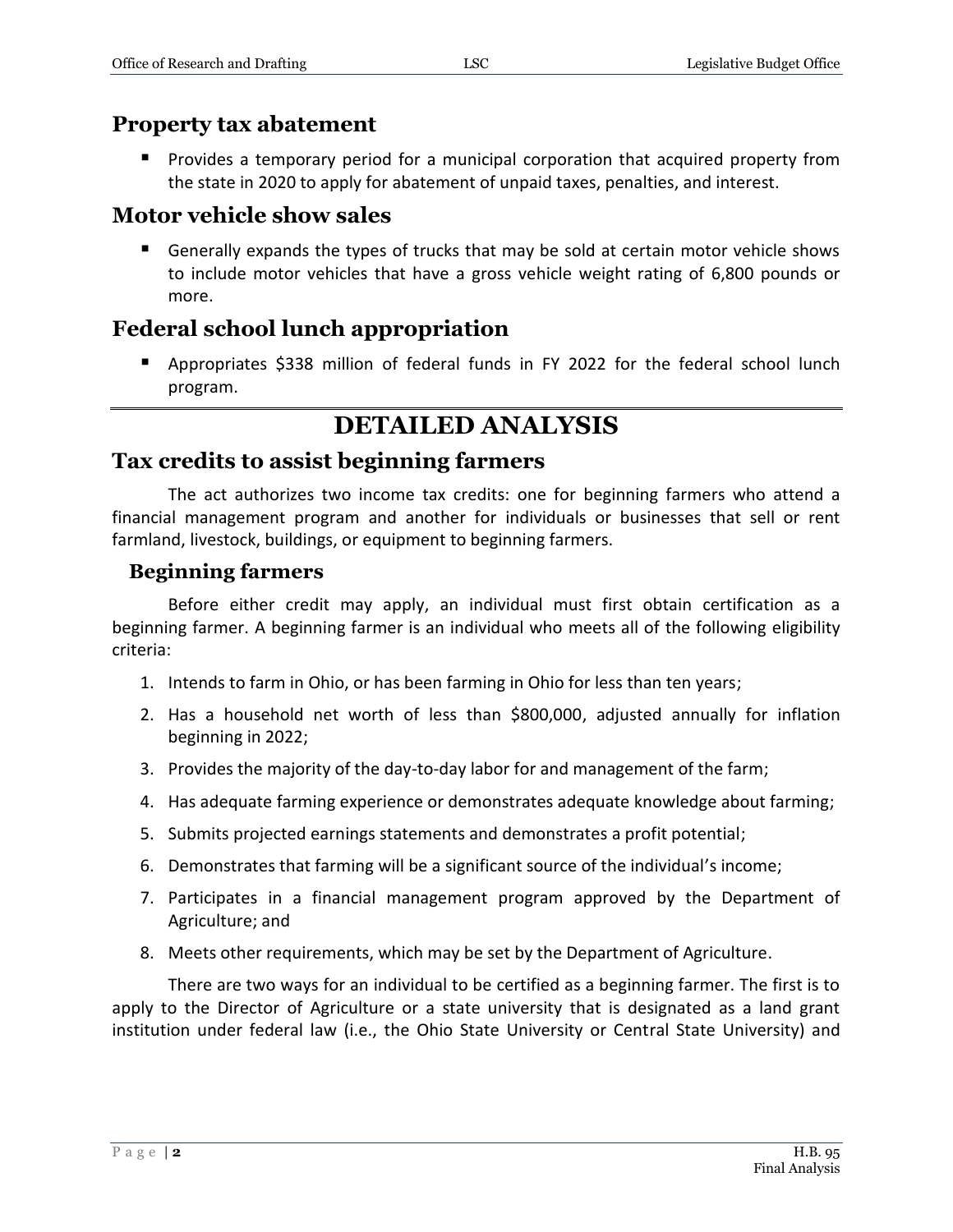demonstrate eligibility under the foregoing criteria. The second is to obtain a "substantially equivalent" certification from the U.S. Department of Agriculture. In either case, the certification is valid until the individual no longer meets the eligibility criteria.<sup>1</sup>

### **Tax credit for participation in financial management program**

An individual who holds a valid beginning farmer certification and participates in an approved financial management program may apply to the Director of Agriculture for an income tax credit equal to the cost of attending the program. The application must include the name and address of the financial management program, the dates the beginning farmer participated, and the cost of attending. If the beginning farmer is eligible and if awarding the credit will not result in the overall cap being exceeded (see below), the Director must issue a tax credit certificate.

The credit is nonrefundable, but if the credit amount exceeds the beginning farmer's tax liability for the year in which it is claimed, the beginning farmer can carry forward the excess credit for up to three succeeding years.

The Director must approve eligible financial management programs and maintain a list of approved programs on the Department of Agriculture's website. The Director must consult with Ohio State and Central State Universities in formulating the list. A beginning farmer may also receive the credit for the cost of attending a financial management program approved by the U.S. Department of Agriculture.<sup>2</sup>

#### **Tax credit for the sale or rental of farm assets**

An individual or business that sells or rents "agricultural assets" to a beginning farmer may also apply to the Director of Agriculture for a tax credit. Agricultural assets include land, livestock, facilities, buildings, and machinery used in farming. In order for land to qualify as an agricultural asset, it must either total at least ten acres or produce an average annual income of at least \$2,500 from farming. Equipment dealers and similar businesses that sell agricultural assets for profit are not eligible for the credit.

The application must include the name of the beginning farmer, the date the sale or lease was made, and other financial information about the sale or lease. If the sale or lease is eligible and awarding the credit will not result in the overall credit cap being exceeded (see below), the Director must issue a tax credit certificate. The credit equals 3.99% of one of the following:

1. In the case of a sale, the sale price;

<sup>&</sup>lt;sup>1</sup> R.C. 901.61(A) and (B); see also, [NIFA Land-Grant Colleges and Universities](https://nifa.usda.gov/sites/default/files/resource/LGU-Map-03-18-19.pdf) (PDF), which is available by conducting a keyword "Land-Grant Colleges and Universities Map" search on the U.S. Department of Agriculture's National Institute of Food and Agriculture's website, [nifa.usda.gov/document.](https://www.nifa.usda.gov/document)

 $2$  R.C. 901.61(C) and (E), 5747.77(B), and 5747.98.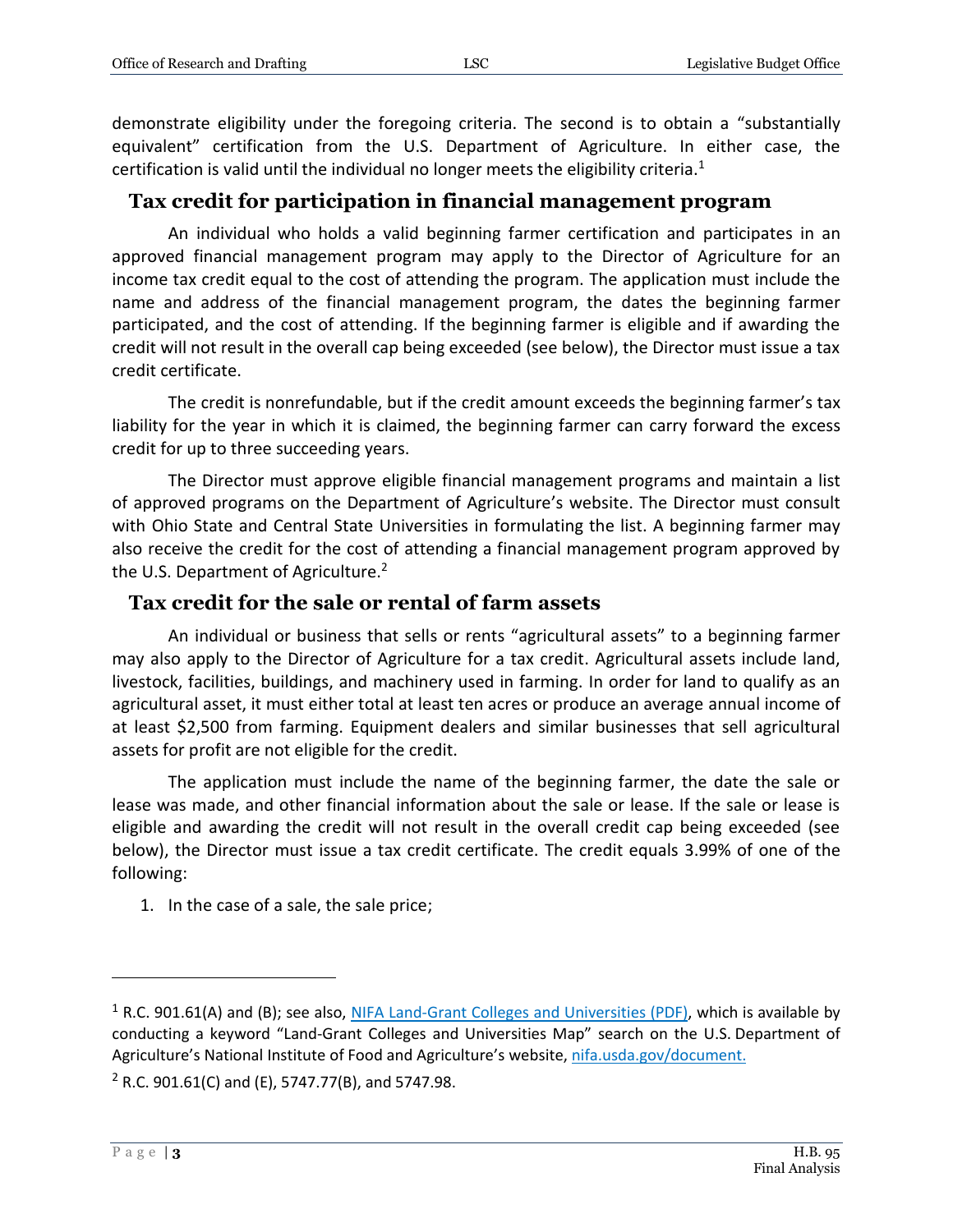- 2. In the case of a rental, the gross rental income that the individual or business received during the first three years of the rental agreement. To qualify for the credit, an asset must be rented at prevailing community rates.
- 3. In the case of a rental through a share-rent agreement, the gross rental income received during the first three years of the share-rent agreement. (A share-rent agreement is an arrangement by which, in exchange for the rented assets, the beginning farmer provides the owner of the assets with a specified portion of the farm products produced from the assets.)

In the case of a sale, the credit must be claimed in the year of the sale. In the case of a rental, the credit is claimed over the first three years of the rental or share-rent agreement. The credit is nonrefundable. However, if the credit amount exceeds the taxpayer's liability for any year in which it is claimed, the taxpayer can carry forward the excess for up to seven years. $3$ 

#### **Cap and sunset**

The act prohibits the Director of Agriculture from issuing tax credit certificates on or after January 1, 2028. Additionally, the aggregate amount of tax credit certificates issued by the Director under the act must not exceed \$10 million.<sup>4</sup>

#### **Effective date**

The credits may be claimed for taxable years beginning on or after July 18, 2022.<sup>5</sup>

### **Tax increment financing**

#### **Background**

Continuing law allows municipalities, townships, and counties to create a tax increment financing (TIF) arrangement to finance public infrastructure improvements. Through a TIF, the subdivision grants a real property tax exemption for a percentage of the incremental increase in the assessed value of designated parcels that are part of a development project. The owners of the parcels make payments in lieu of taxes to the subdivision equal to the amount of taxes that would otherwise have been paid with respect to the exempted portion of such improvements (referred to in this analysis as "service payments"). TIFs thereby create a flow of revenue back to the subdivision that created the TIF, which is generally used to pay the public infrastructure costs necessitated by the development project. In some circumstances, a subdivision granting a TIF exemption is required to use a portion of service payments to reimburse school districts, counties, or other taxing authorities for revenue forgone as a result of the TIF exemption.

The three most common TIF arrangements, summarized below, are: (1) project TIFs, (2) incentive district TIFs, and (3) urban redevelopment TIFs. A municipal corporation, township,

 $3$  R.C. 901.61(A) and (D), 5747.77(A), and 5747.98.

 $4$  R.C. 901.61(F).

<sup>5</sup> Section 3.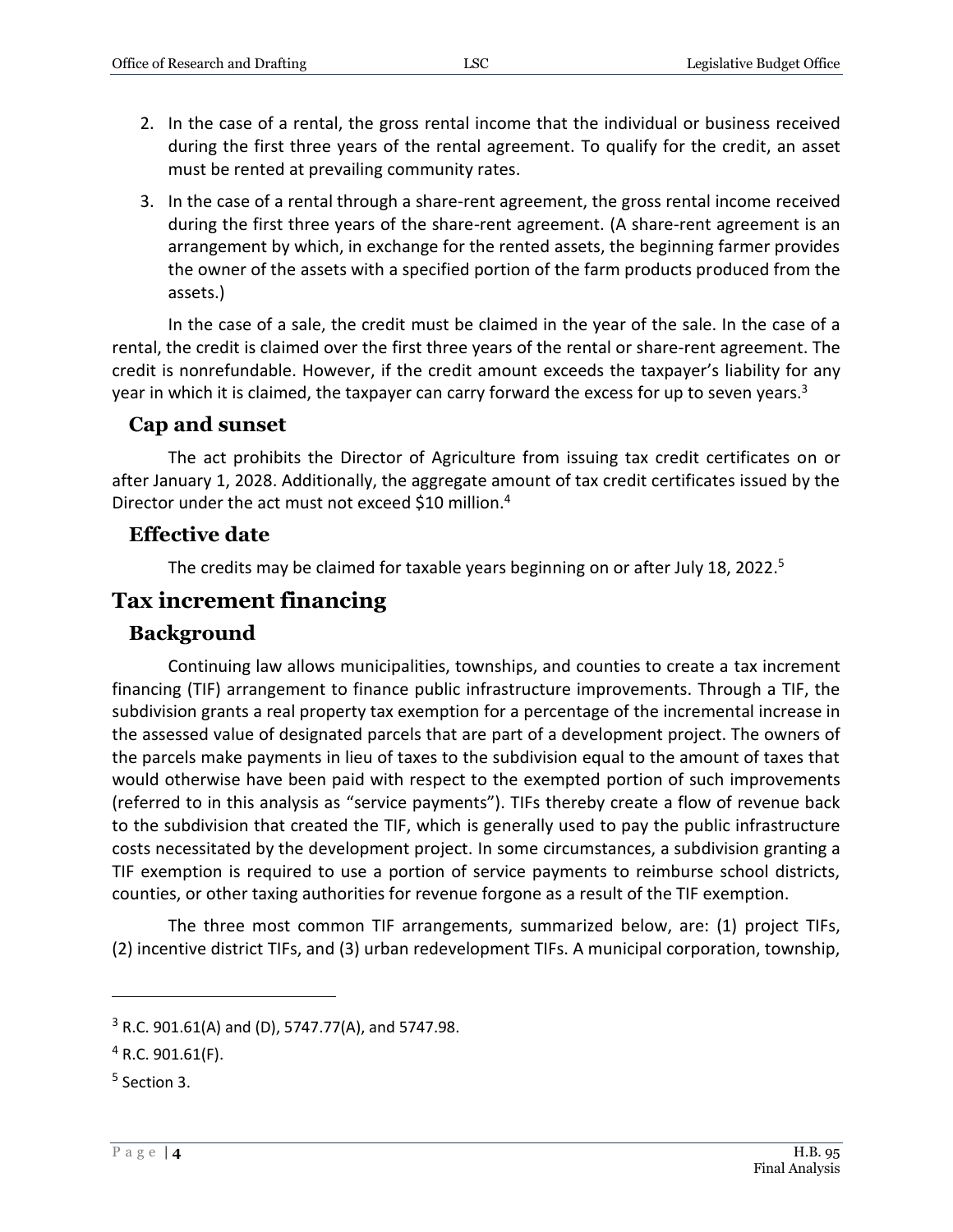or county may create a project TIF or an incentive district TIF, whereas only a municipal corporation may create an urban redevelopment TIF.

#### **Project TIFs**

A project TIF exempts improvements to certain parcels of real property from taxation. A municipal corporation may create a project TIF for improvements to real property used for residential purposes under limited circumstances, but counties and townships may not do so for residential property.<sup>6</sup>

#### **Incentive district TIFs**

To create an incentive district TIF, a political subdivision establishes an "incentive district" in which a project is to be undertaken and exempts from taxation all improvements to parcels within that district. The incentive district must be an area that is 300 acres or smaller, has a continuous boundary, and has at least one of several "distress" characteristics enumerated in the statute, such as a high proportion of low-income residents, high unemployment, or "inadequate" infrastructure.<sup>7</sup>

#### **Urban redevelopment TIFs**

A municipal corporation may create an urban redevelopment TIF on land that it currently owns or once owned. An improvement to property is exempt if it was owned by the municipal corporation before the date of the ordinance creating the TIF and was leased or sold to any person either before or after adoption of the ordinance. The amount exempted is the increased value of the parcel after it is acquired by a municipal corporation engaged in urban redevelopment activities.<sup>8</sup>

#### **Concurrent municipal TIF exemptions**

The act allows a municipal corporation to concurrently exempt improvements to the same parcel through both an incentive district TIF and a subsequent project or urban redevelopment TIF, provided the ordinances authorizing both exemptions were adopted before March 1, 2022. The subsequent project or urban development TIF is referred to in this analysis as the "subsequent TIF."

#### **Improvements eligible for only preexisting exemption**

With respect to improvements exempt under only the preexisting incentive district TIF, i.e., improvements that, if not for the TIF exemption, would first appear on the tax list after the effective date of the incentive district TIF and before the effective date of the subsequent TIF,

 $6$  R.C. 5709.40(B), 5709.73(B), and 5709.78(A), not in the act.

<sup>&</sup>lt;sup>7</sup> R.C. 5709.40(A)(5) and (C), 5709.73(C), and 5709.78(B), not in the act.

<sup>8</sup> R.C. 5709.41, not in the act.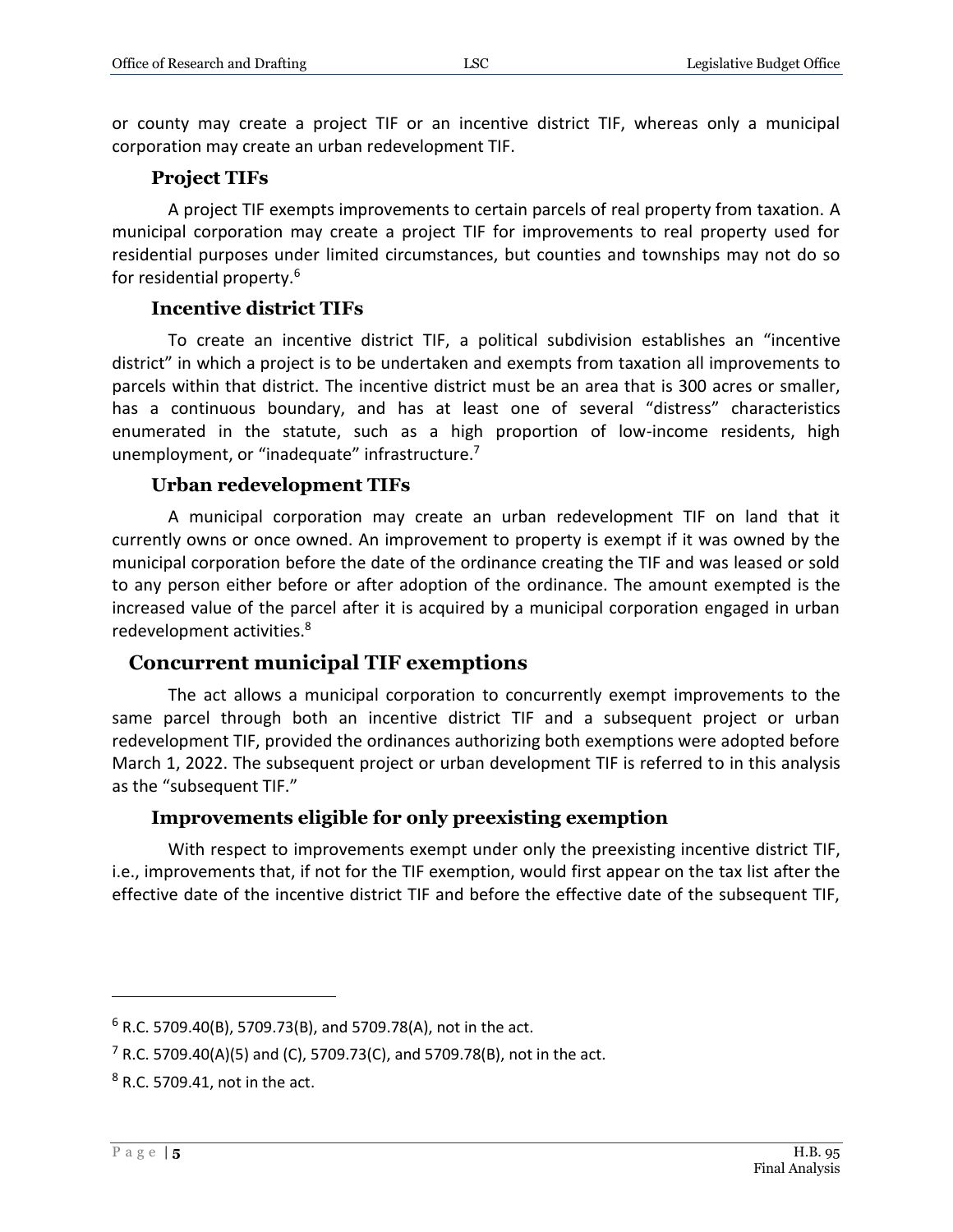the exemption percentage, any school district and county reimbursements, and the use of service payments are determined in accordance with only the incentive district TIF ordinance.<sup>9</sup>

#### **Improvements eligible for both exemptions**

With respect to improvements that are concurrently exempt under both the incentive district TIF and the subsequent TIF, i.e., improvements that, if not for the exemption, would first appear on the tax list after the effective date of the subsequent TIF, the percentage of improvements exempted equals the sum of the exemption percentages prescribed by the incentive district TIF ordinance and the subsequent TIF ordinance, up to 100% of the improvement's value. For example, if the incentive district TIF exempts 50% of improvements and the subsequent TIF exempts 35% of improvements, the exemption percentage for the concurrently exempt improvements would be 85%. If both the incentive district TIF and the subsequent TIF exempt 100% of improvements, the exemption percentage for the concurrently exempt improvements would be 100%.

Service payments collected for concurrently exempt improvements, net of any necessary school district and county reimbursements, are divided among the uses prescribed by the two TIF ordinances in accordance with priority rules prescribed by the act. The act generally prioritizes owner-filed and owner-consented TIFs over municipal-filed TIFs that have not been approved by the owner. If one of the TIF exemptions was filed with the owner's consent and the other was not, the exemption approved by the owner is dominant. If both TIF exemptions were approved by the owner or were not, the most recent TIF is dominant. In either case, service payments must first be distributed and used in accordance with the dominant TIF ordinance and then, if the exemption percentage for the dominant TIF exemption is less than 100%, any remaining service payments are distributed and used in accordance with the subordinate TIF ordinance.<sup>10</sup>

#### **Cap on service payments**

The act provides that, in the event of concurrent TIF exemptions, the property owner's service payment obligations may not exceed the amount of real property taxes that would otherwise have been due on the exempt improvements. This limitation does not apply to "minimum service payment obligations," arising under a secondary agreement between the property owner and a subdivision guaranteeing future TIF service payment obligations against subsequent property tax exemptions.<sup>11</sup>

#### **Nonconcurrent municipal TIF ordinances**

The act prohibits concurrent exemptions under municipal TIF ordinances adopted on or after March 1, 2022. A municipal TIF established on or after that date must instead terminate and replace any prior TIF exemption the municipal corporation previously authorized for

 $9$  R.C. 5709.916(C)(1).

 $10$  R.C. 5709.916(C)(2) and (D).

<sup>&</sup>lt;sup>11</sup> R.C. 5709.916(C)(3); R.C. 5709.91, not in the act.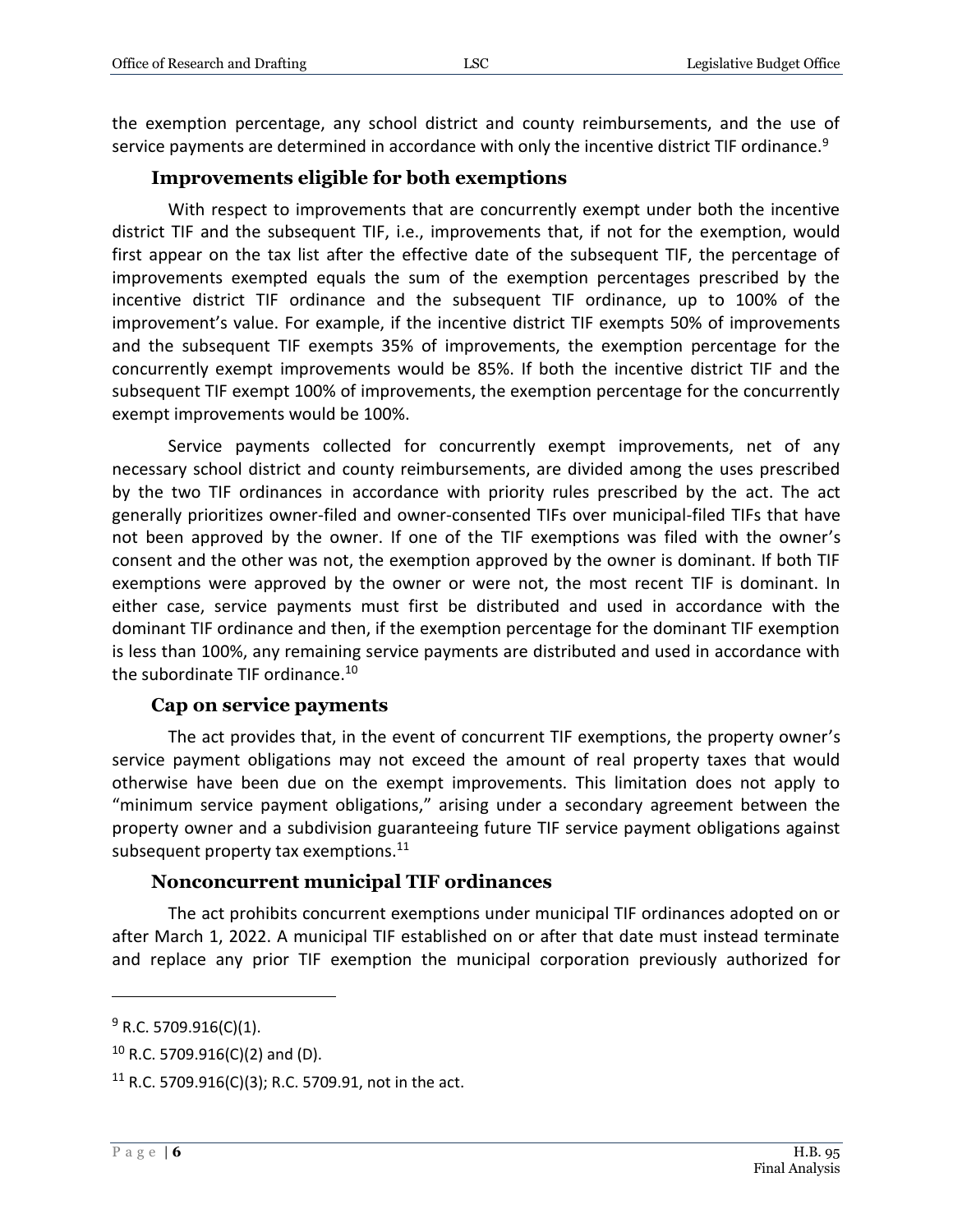improvements to any parcel included in the TIF. The act specifies that a municipal TIF created before that date may terminate and replace prior TIF exemptions granted by the same municipal corporation if the ordinance clearly expressed that intent.<sup>12</sup>

#### **Notice of service payment obligations**

The act establishes an alternative means by which a county, township, or municipal corporation may effectuate notice that a property owner has consented to service payments required under a TIF ordinance or other similar agreement and, thereby, bind future owners of the property to those payments even if the property later qualifies for a non-TIF exemption.

Continuing law allows either the property owner or a subdivision that adopts a TIF ordinance or resolution or that enters into an urban redevelopment or community redevelopment corporation agreement for similar TIF-like exemptions to file an exemption application under the arrangement. If the application for exemption is filed by the property owner or the property owner later files written notice consenting to the associated service payments, no other exemption may be granted with respect to the property without the consent of the subdivision that established the TIF or entered into the agreement. However, if the subdivision files the application for exemption without the property owner's consent and the property later qualifies for a non-TIF exemption (for example, if the property is later used exclusively for charitable purposes), subsequent owners of the property are relieved of the obligation to continue making service payments. The owner of the property at the time the TIF is established or agreement is entered into is obligated to make the service payments or pay the service charges regardless of a future exemption.

Under prior law, the property owner's consent to the service payments was established only by filing notice with the county recorder of the county in which the property is located. The notice must identify the property and the current owner and state that the property, regardless of future use or ownership, remains liable for service payments until the terms of the TIF or other agreement have been satisfied. The act allows the subdivision or the property owner, in lieu of such notice, to file with the recorder an agreement, declaration, or covenant binding current and future owners of the property to the service payments.<sup>13</sup>

# **Property tax abatement for certain municipal property**

The act establishes a temporary procedure by which a municipal corporation that acquired property from the state in 2020 may apply for a tax exemption and the abatement of more than three years of unpaid property taxes, penalties, and interest due on the property, provided the property qualifies for the exemption available under continuing law for public property used exclusively for public purposes.<sup>14</sup>

<sup>12</sup> R.C. 5709.916(E).

<sup>13</sup> R.C. 5709.911.

<sup>14</sup> R.C. 5709.08, not in the act.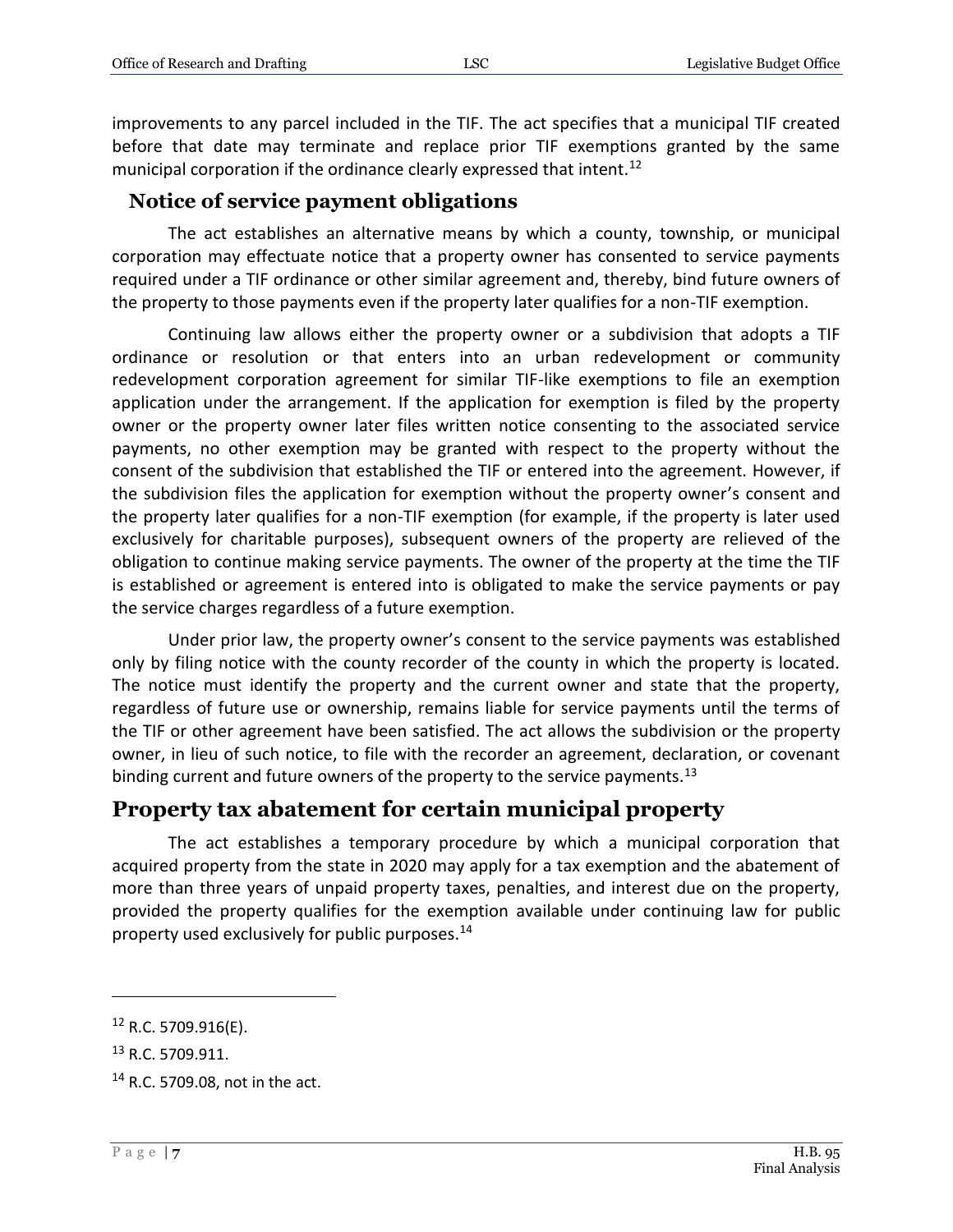The application for exemption and abatement must be filed with the Tax Commissioner by July 18, 2023, and list the county in which the property is located; the property's legal description; its taxable value; the amount of the unpaid taxes, penalties, and interest; the date of acquisition of title; the use of the property; and any other information required by the Commissioner.<sup>15</sup>

Continuing law generally prohibits tax exemption of property with respect to which more than three years' worth of taxes remain unpaid, even if the property otherwise qualifies for exemption.<sup>16</sup>

# **Motor vehicle show sales**

The act alters the types of motor vehicles that a dealer may sell and a consumer may purchase at a motor vehicle show. A motor vehicle show is a display of new motor vehicles that lasts up to ten days and often involves multiple new motor vehicle dealers. The show typically is designed to allow the public an opportunity to compare and inspect a variety of makes and models simultaneously, to test drive vehicles, and to gain a greater understanding of the new technology and features of the vehicles. The Registrar of Motor Vehicles must authorize any show before it occurs.<sup>17</sup>

Generally, motor vehicle dealers are prohibited from signing contracts, taking deposits, or consummating sales at the location of a motor vehicle show.<sup>18</sup> However, continuing law exempts certain vehicles from the general prohibition, if all of the following apply:

- 1. The motor vehicle show is being held as part of or in connection with a major livestock show;
- 2. The licensed new motor vehicle dealers involved have complied with all of the general motor vehicle show statutory requirements; and
- 3. The Registrar has granted permission for the motor vehicle show.

The act generally expands the types of motor vehicles that may be sold at such a show. Prior law exempted towing trucks that have a *gross vehicle weight* (the unladen weight of a fully equipped motor vehicle) of more than three-quarters of a ton (1,500 pounds). Instead, the act authorizes the sale of motor vehicles with a *gross vehicle weight rating* of 6,800 pounds or more.<sup>19</sup>

 $15$  Section 6.

<sup>16</sup> R.C. 5713.081, not in the act.

 $17$  R.C. 4517.22(A)(5) and (B).

 $18$  R.C. 4517.22(C).

<sup>&</sup>lt;sup>19</sup> R.C. 4517.22(J). A "gross vehicle weight rating" is the maximum weight while loaded at which a motor vehicle can safely operate as rated by its manufacturer. R.C. 4517.22(A)(2).